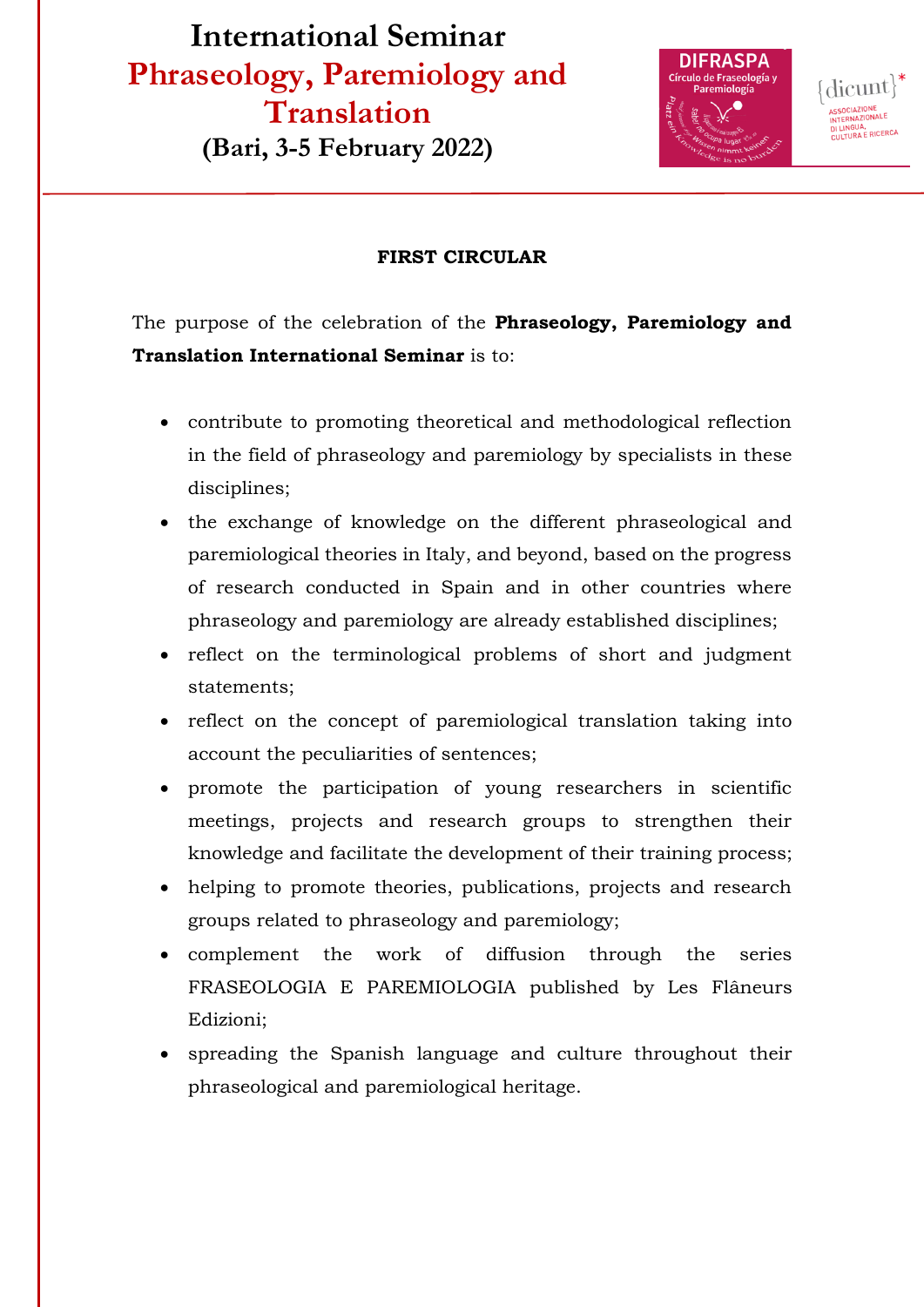We want to reflect on various issues, such as the presence of phraseological and paremiological units in literature and specialized languages and their "translation".

The international seminar is organized around the following thematic lines:

 Comparative phraseology and paremiology Phraseologisms and paremias in literature and their translation The phraseological units in the teaching of translation Phraseologisms and paremias for specific purposes and their translation Bilingual phraseology, paremiology and lexicography Phraseology, paremiology and linguistics of the corpus applied to

translation

Communications may be submitted in one of the following languages:

 German Spanish French English Italian Portuguese Russian

#### **REGISTRATION AND DEADLINES**

## **SENDING ABSTRACT**

To participate in the international seminar, those interested must send an abstract to difraspa@gmail.com before **30th of September 2021** at the latest, providing the following data: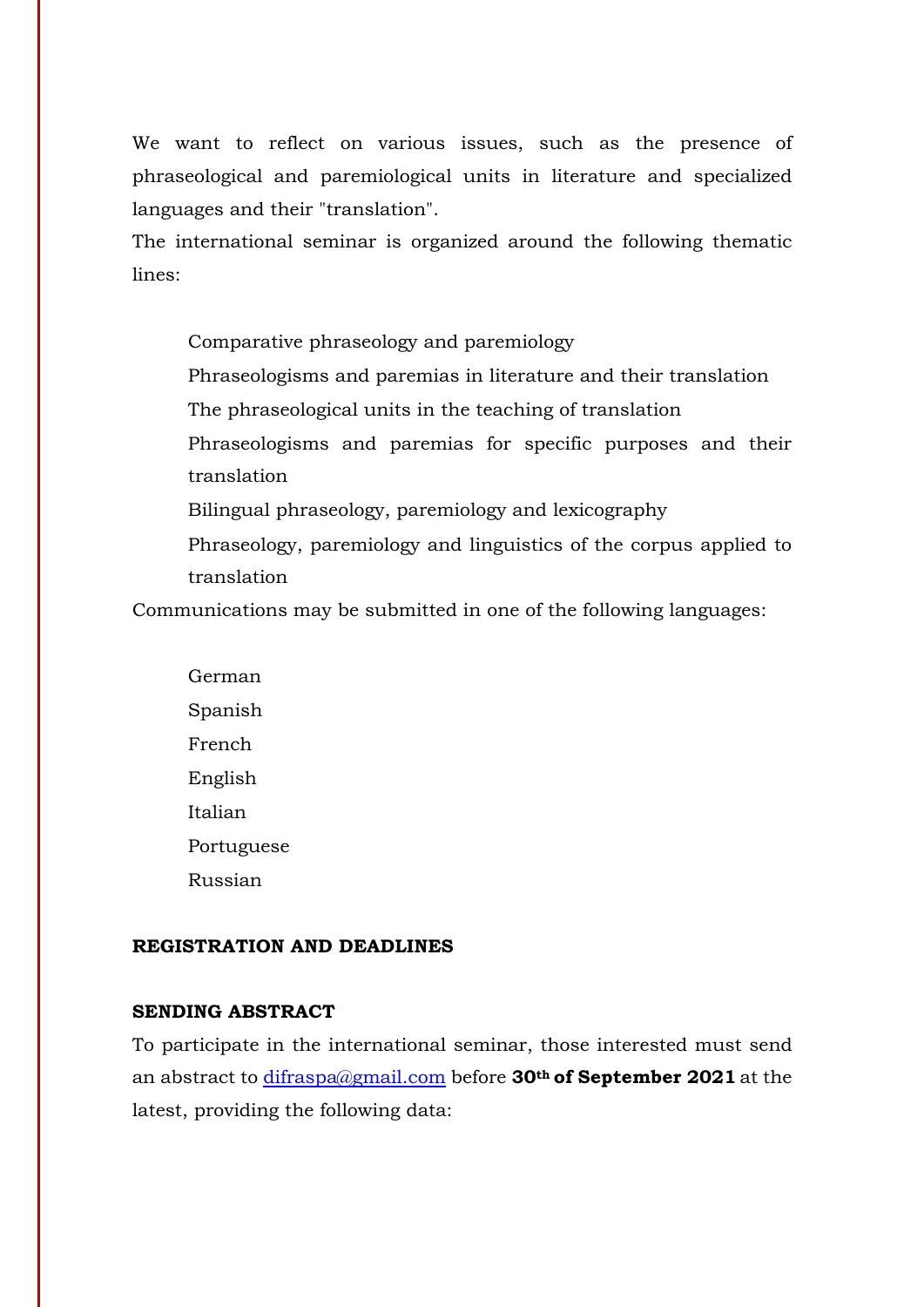Author's first and last name(s) E-mail address (in case of co-author, please provide the e-mail address of each author) Author biodata (maximum 300 words) Affiliation, university or home institution Title of communication or video poster Subject line Abstract (150 to 200 words) Keywords (3-5 words) Bibliography (maximum 5 titles)

The proposal will be evaluated by a **Scientific Committee** which will communicate the possible **acceptance** by **31th October 2021**. Each communication has a maximum duration of 20 minutes, **from 5 to** 

**8 minutes** in the case of the video poster.

#### **VIDEOPOSTER SECTION**

We accept graphic presentations of scientific works in video poster formats, as an opportunity to present ongoing research work.

The organization of the Seminar will provide a virtual space with all the video posters presented. After acceptance of the proposal by the scientific committee, following the model for the submission of proposals, the authors will receive a communication on the general characteristics and rules to be followed for the creation of the video poster.

#### **PUBLICATION OF CONTRIBUTIONS**

After the seminar, the participants will have two months to deliver the corresponding texts, to be sent to  $\frac{\text{difraspa}(a\text{gmail.com})}{\text{gonal.com}}$  by 30 April 2022. The texts received will be submitted to an evaluation committee. By 30 May 2022, participants will be notified of the acceptance of their text for publication.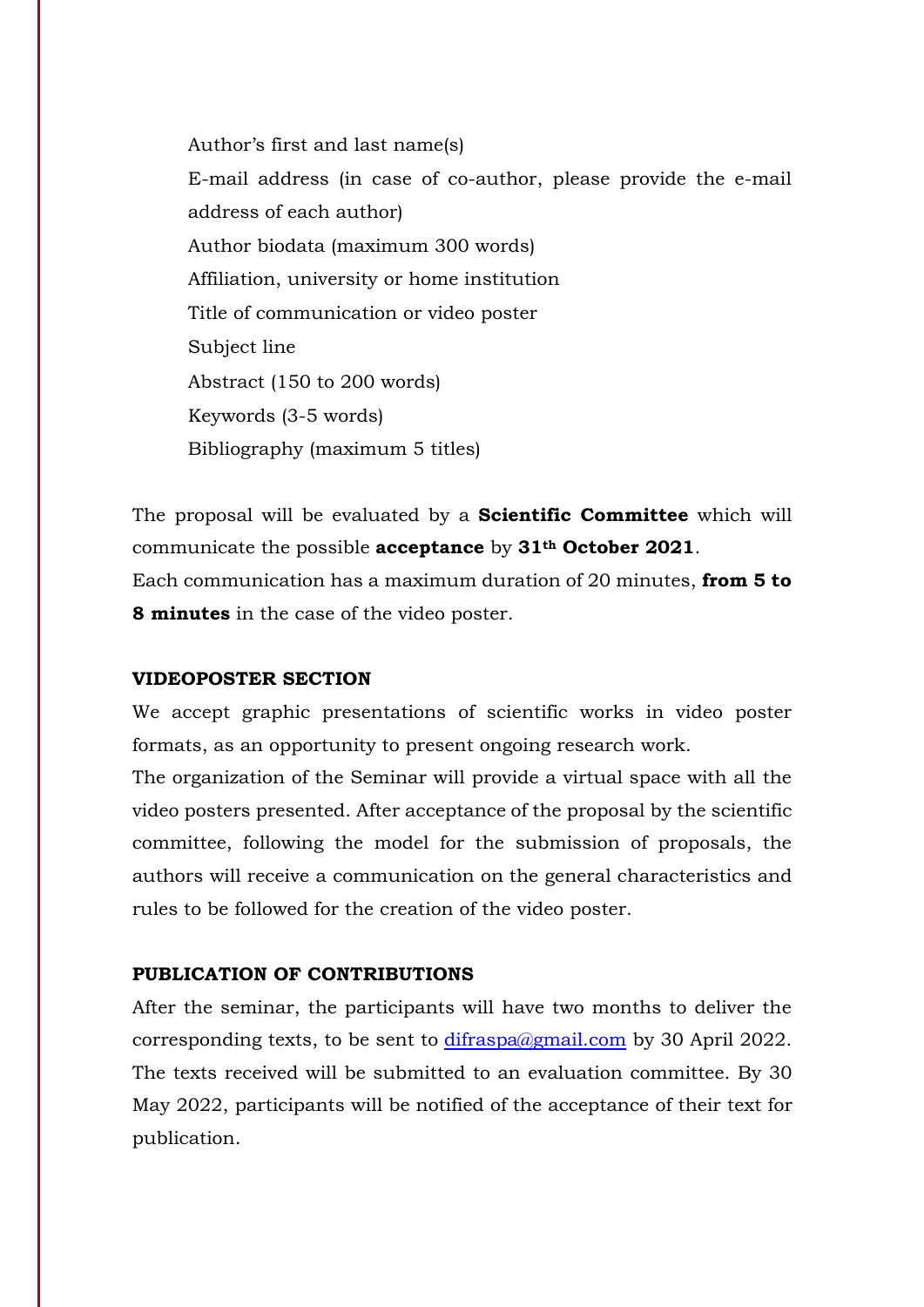#### **QUOTAS FOR REGISTRATION**

After acceptance of the communication proposal, the authors will have to pay a registration fee to formalize their participation in the international seminar.

#### **FIRST DEADLINE**

The payment of the registration fee between 31th of October 2021 and 31th of November 2021 entitles you to a price reduction:

> 80 euros for professors and researchers (EUR 70 for DICUNT members\*); 60 euros for PhD students (50 euros for DICUNT members\*); 50 euros for the presentation of the video poster (40 euros for DICUNT members\*).

### **SECOND DEADLINE**

The payment of registration fee between 1st of December 2021 and 1st of February 2022 will not benefit from any reduction:

> 100 euros for professors and researchers (90 euros for DICUNT members\*);

> 80 euros for PhD students (70 euros for DICUNT members\*); 60 euros for the presentation of a video poster (50 euros for DICUNT members\*);

Note: In case of co-author, each co-author will have to pay the corresponding participation fee. Only members in order with the payment of the annual membership fee will benefit from the reduced price.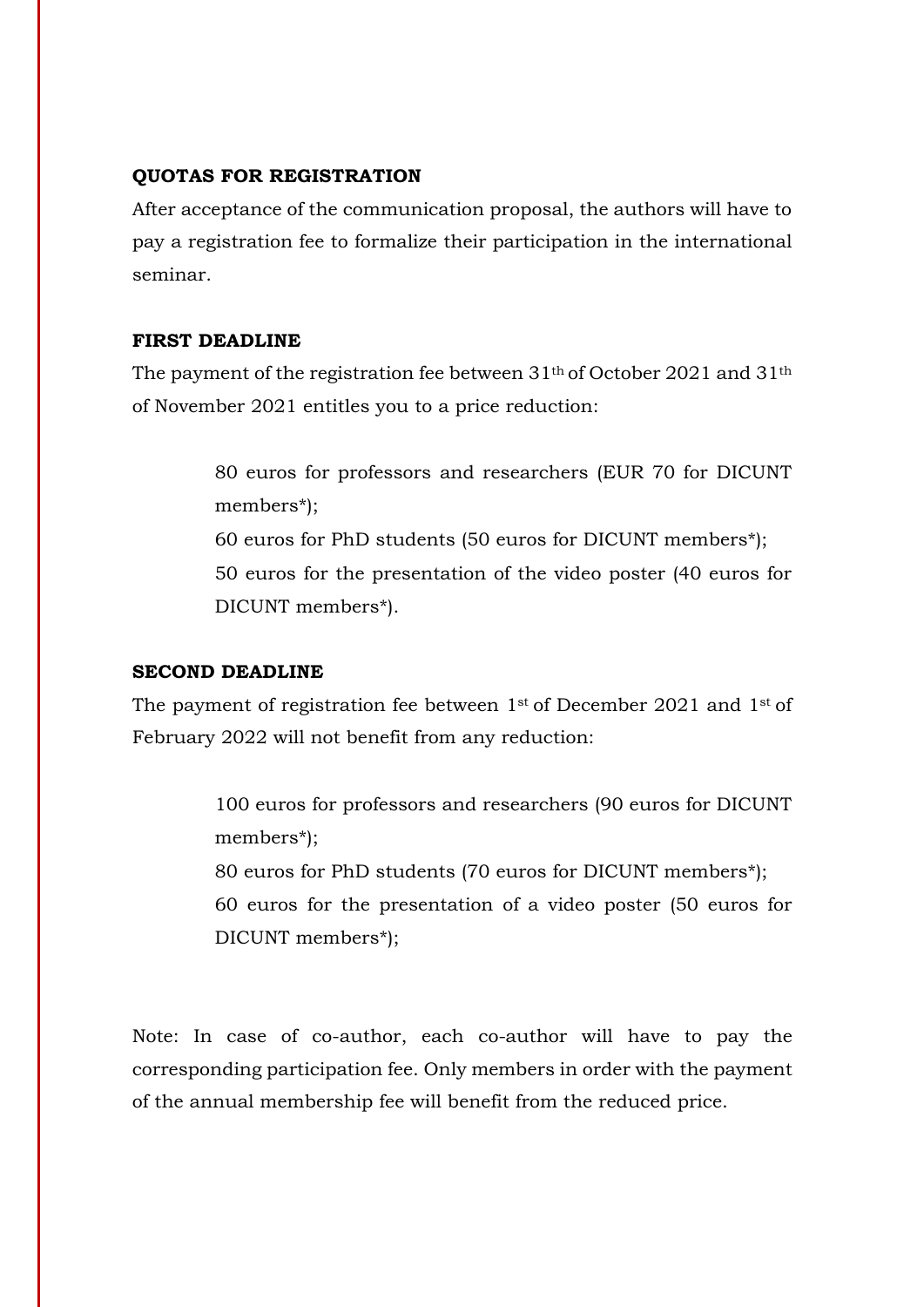#### **METHOD OF PAYMENT AND CONFIRMATION**

Registration for the international seminar must be made by bank transfer to the following account number:

Associazione culturale DICUNT Piazza Umberto I, 54 - 70121 Bari

IBAN: IT74 M030 6909 6061 0000 0130 726 BIC/SWIFT: BCITITMX Beneficiary: Associazione DICUNT Reason: PARTICIPACIÓN SEMINARIO INTERNACIONAL DIFRASPA 2022

To confirm registration and payment, the authors must send an e-mail to DIFRASPA@gmail.com, attaching the receipt of the bank transfer and a summary of the required data by 1 February 2022.

Communications from those who have not registered by 1 February 2022 will not be accepted.

#### **DEADLINES**

**May 2021**: sending first circular **30th of September 2021**: deadline for submission of proposals **31th of October 2021**: communication acceptance or rejection of the proposal by the Scientific Committee

**31th of October - 30 November 2021**: registration at reduced price **1st of December 2021 - 1 February 2022**: registration for the seminar without entitlement to the reduced fee.

**1st of February 2022**: final deadline for payment and confirmation of participation in the seminar by interested parties.

**30th of April 2022**: deadline for delivery of texts.